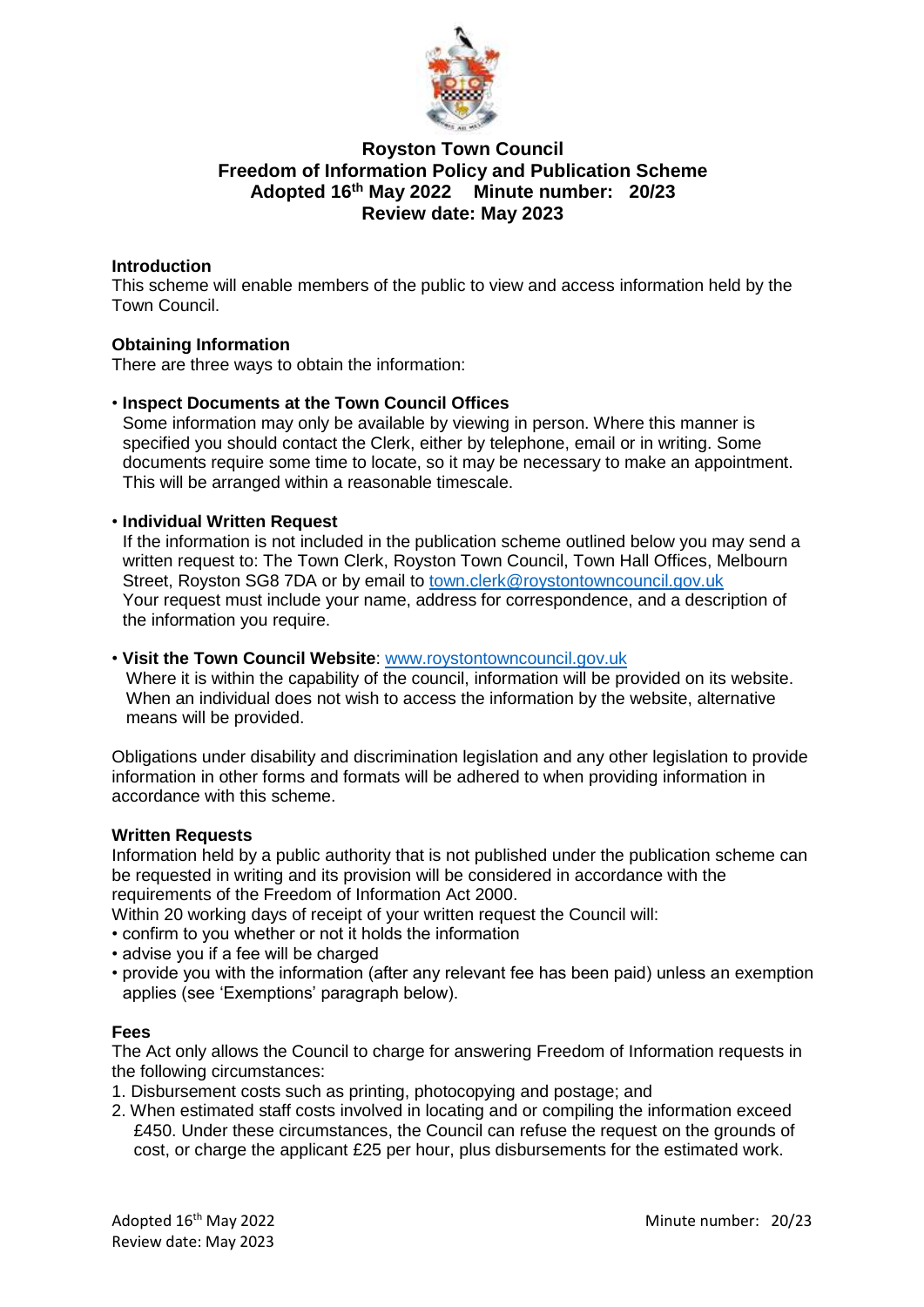For the majority of requests, or a series of requests from the same applicant within a 12 month period, it is expected that the charge for locating and compiling information will be less than £450 and therefore, except for disbursement costs, no reimbursement can be sought.

However, where costs are estimated to exceed £450 (based on an hourly charge-out rate of £25), the Council can decide to:

- refuse the request; or
- comply with the request and charge for allowable costs as prescribed in the regulations; or
- comply with the request free of charge.

If the estimated cost of a request is more than £450, and it is decided to release the information and make a charge for the information then:

• A fee notice will be sent to the applicant requesting the appropriate fee.

• The request will not be answered until the fee has been received.

• If the actual cost of completing the request is more than the estimate then the Council will incur the additional cost.

• Where the cost is less than the estimated cost then the difference will be refunded to the applicant.

For disbursements costs, it is proposed that the Council will charge 10p per sheet for photocopying and printing documents, and recover the actual cost of postage or any other transmission costs from the applicant.

## **Exemptions**

Some information may not be provided by the Council as there are 23 exemptions in the Freedom of Information Act, for example, personal data about individuals which is protected by the Data Protection Act2 1998 and 2018, commercially confidential information or information provided under legal professional privilege.

## **Further Help**

If you need help in accessing information from the Council under the Freedom of Information Act, please contact the Town Clerk (address as before).

You will also find more detailed guidance on the website of the Information Commissioner [https://ico.org.uk](https://ico.org.uk/)

## **Complaints**

If you are dissatisfied with the response from the Council then you should put your complaint in writing to the Clerk at the address above. If you are still dissatisfied, you may contact the Information Commissioner using the contact details on the ICO website <https://ico.org.uk/concerns/>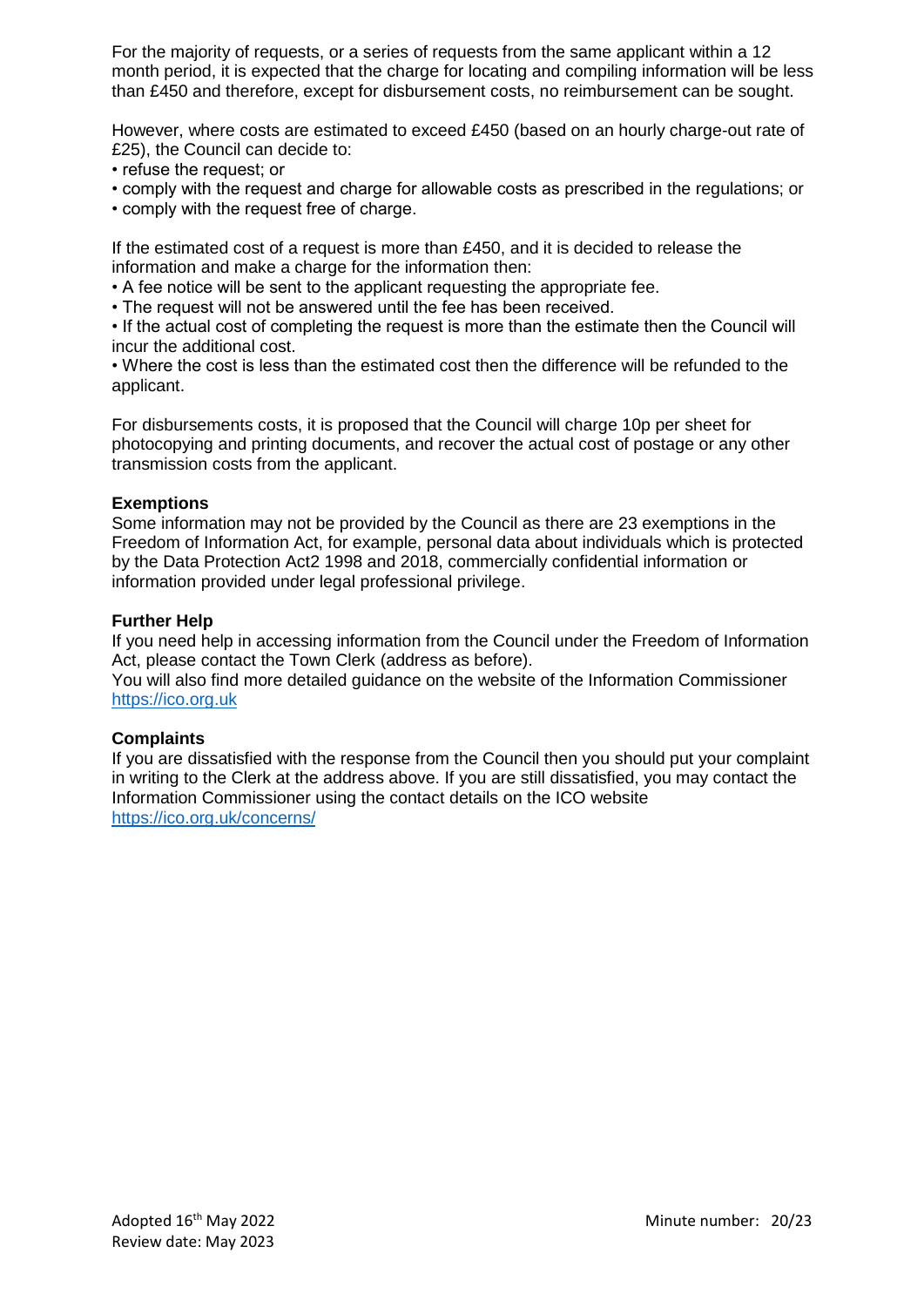# **Information available under the Royston Town Council Publication Scheme**

Website: www.roystontowncouncil.gov.uk email: town.clerk@roystontowncouncil.gov.uk

| <b>Information published</b>                                                                        | How the information<br>can be obtained | Cost (hard<br>copy only) |
|-----------------------------------------------------------------------------------------------------|----------------------------------------|--------------------------|
| Class 1 - Who we are and what we do                                                                 |                                        |                          |
| Who's who on the Council and its Committees                                                         | Hard copy/Email/Online                 | 10p per sheet            |
| <b>Contact details for Town Clerk and Council</b><br>members                                        | Hard copy/Email/Online                 | 10p per sheet            |
| Location of main Council office and accessibility<br>details                                        | Hard copy/Email/Online                 | 10p per sheet            |
| Staffing structure                                                                                  | Hard copy/Email/Online                 | 10p per sheet            |
| Class 2 - What we spend and how we spend it                                                         |                                        |                          |
| Annual return and audit reports                                                                     | Hard copy/Email/Online                 | 10p per sheet            |
| Finalised Budget and Precept information                                                            | Hard copy/Email/Online                 | 10p per sheet            |
| <b>Borrowing Approval letter</b>                                                                    | Hard copy/Email                        | 10p per sheet            |
| <b>Standing Orders and Financial Regulations</b>                                                    | Hard copy/Email/Online                 | 10p per sheet            |
| Grants given and received                                                                           | Hard copy/Email                        | 10p per sheet            |
| List of current contracts awarded and value of<br>contract                                          | Hard copy/Email                        | 10p per sheet            |
| Members Allowances and expenses                                                                     | N/A                                    |                          |
| Payments to suppliers                                                                               | Hard copy/Email/Online                 | 10p per sheet            |
| Class 3 - What our priorities are and how we<br>are doing                                           |                                        |                          |
| <b>Annual Report and newsletters</b>                                                                | Hard copy/Email/Online                 | 10p per sheet            |
| <b>Annual Town Meeting Minutes</b>                                                                  | Hard copy/Email/Online                 | 10p per sheet            |
| <b>Local Council Award Scheme status</b><br>Hard copy/Email                                         |                                        | 10p per sheet            |
| Class 4 - How we make decisions                                                                     |                                        |                          |
| Timetable of meetings                                                                               | Hard copy/Email/Online                 | 10p per sheet            |
| Agendas of meetings                                                                                 | Hard copy/Email/Online                 | 10p per sheet            |
| Minutes of meetings                                                                                 | Hard copy/Email/Online                 | 10p per sheet            |
| Reports presented to council (this will exclude<br>information that is not available to the public) | Hard copy/Email/Online                 | 10p per sheet            |
| Responses to consultation papers                                                                    | Hard copy/Email                        | 10p per sheet            |
| Responses to planning applications                                                                  | Hard copy/Email/Online                 | 10p per sheet            |